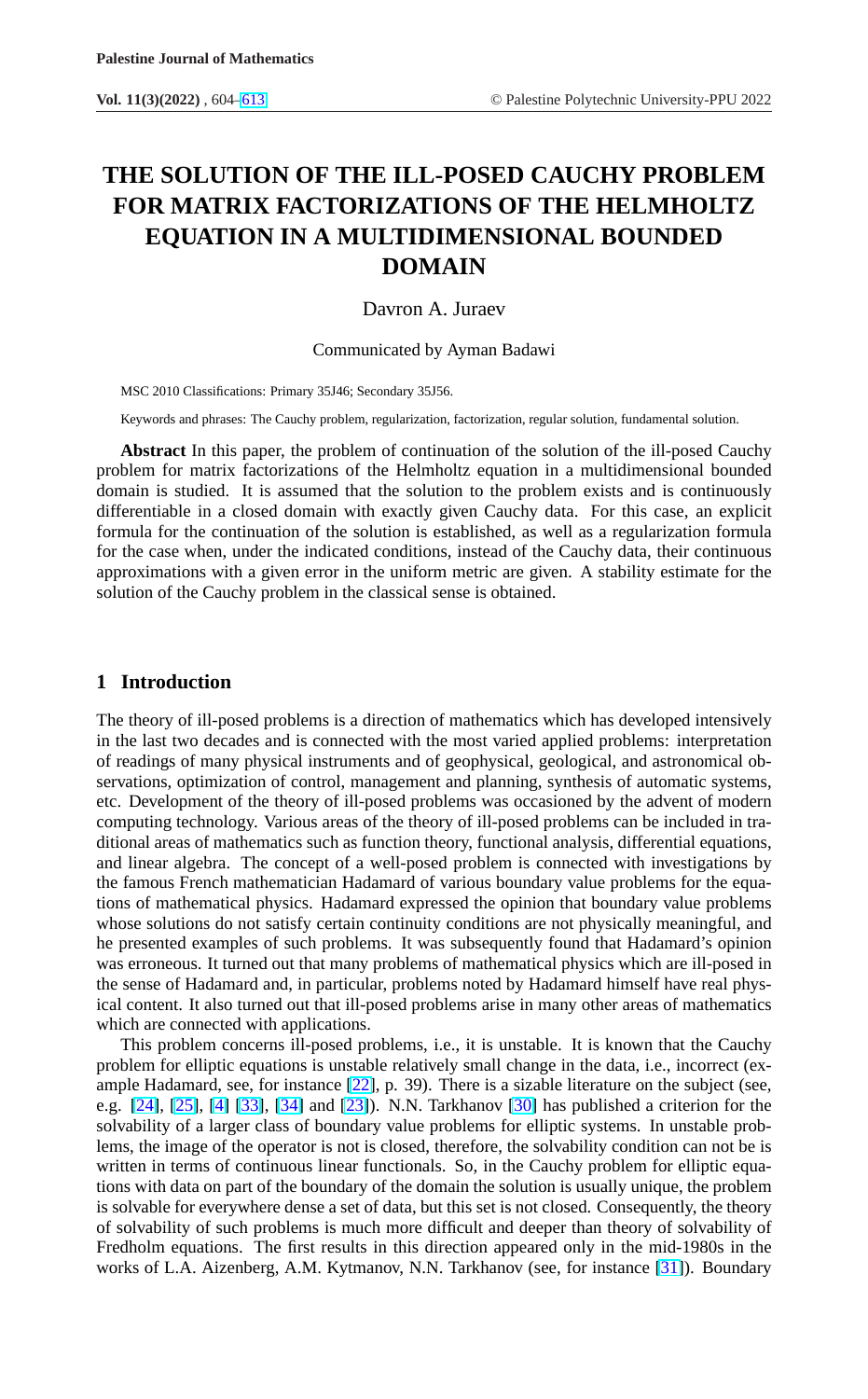value problems, as well as numerical solutions of some problems, are considered in [5], [6], [20]-[21], [38] and [39].

The uniqueness of the solution follows from Holmgren's general theorem (see [3[\]\).](#page-8-0) [Th](#page-8-0)e [cond](#page-8-0)i[tion](#page-8-0)a[l sta](#page-9-0)bilit[y of](#page-9-0) the problem follows from the work of A.N. Tikhonov (see [4]), if we restrict the class of possible solutions to a compactum.

In this paper we construct a family of vector-functions  $U_{\sigma(\delta)}(x) = U(x, f_{\delta})$  dep[end](#page-8-0)ing on a parameter  $\sigma$ , and prove that under certain conditions and a special choice of the parameter  $\sigma = \sigma(\delta)$ , at  $\delta \to 0$ , the family  $U_{\sigma(\delta)}(x)$  converges in the usual sense to a solution  $U(x)$  at a point  $x \in G$ .

Following A.N. Tikhonov [4], a family of vector-valued functions  $U_{\sigma(\delta)}(x)$  is called a regularized solution of the problem. A regularized solution determines a stable method of approximate solution of the problem.

Formulas that allow findi[ng](#page-8-0) a solution to an elliptic equation in the case when the Cauchy data are known only on a part of the boundary of the domain are called Carleman type formulas. In [37], Carleman established a formula giving a solution to the Cauchy - Riemann equations in a domain of a special form. Developing his idea, G.M. Goluzin and V.I. Krylov [17] derived a formula for determining the values of analytic functions from data known only on a portion of [the](#page-9-0) boundary, already for arbitrary domains. A multidimensional analogue of [Car](#page-8-0)leman's formula for analytic functions of several variables was constructed in (see [23]). A formula of the Carleman type, in which the fundamental solution of a differential operator with special properties (the Carleman function) is used, was obtained by M.M. Lavrent'ev [\(se](#page-8-0)e, for instance [24]-[25]). Using this method, Sh. Yarmukhamedov (see, for instance [33]-[36]) constructed the Carleman functions for the Laplace and Helmholtz operators with  $n(x, y) \equiv 1$  for spatial [dom](#page-8-0)a[ins](#page-9-0) of a special form, when the part of the boundary of the domain [wh](#page-9-0)e[re t](#page-9-0)he data is unknown is a conical surface or a hyper surface  $\{x_3 = 0\}$ . In [31] an integral formula is proved for systems of equations of elliptic type of the first order, with constant coefficients in a bounded domain. Using the methodology of works [33]-[36], Ikehata [[26\]](#page-9-0) was considered the probe method and Carleman functions for the Laplace and Helmholtz equations in the three-dimensional domain. Using exponentially growing sol[utio](#page-9-0)n[s, I](#page-9-0)kehata [2[7\] w](#page-9-0)as obtained a formula for solving the Helmholtz equation with a variable coefficient for regions in space where the unknown data are located on a section of the hypersurface  $\{x \cdot s = t\}$ . Carleman type formulas for various elliptic equations and systems were also obtained in [work](#page-9-0)s [1]-[2], [16], [7]-[15], [17], [26]- [27], [33]-[36]. In work [16] it was considered the Cauchy problem for the Helmholtz equation in an arbitrary bounded plane domain with Cauchy data, kn[ow](#page-8-0)n [on](#page-8-0)l[y on](#page-8-0) t[he](#page-8-0) r[egio](#page-8-0)n [bou](#page-8-0)n[dary](#page-9-0). [The](#page-9-0) s[olva](#page-9-0)b[ility](#page-9-0) criterion [the](#page-8-0) Cauchy problem for the Laplace equation in the space  $\mathbb{R}^m$  it was considered by Shlapunov in work [1]. In work [18], was be continuation the problem for the Helmholtz equation is investigated and the results of numerical experiments are presented. The construction of the Carleman matri[x f](#page-8-0)or elliptic s[yste](#page-8-0)ms was carried out by: Sh. Yarmukhamedov, N.N. Tarkhanov, A.A. Shlapunov, I.E. Niyozov, D.A. Juraev and others (see, for instance [1]-[2], [7]-[15], [19], [28]-[31], [33]-[36]). The system considered in this paper was introduced by N.N. Tarkhanov. For this system, he studied correct boundary value problems and found an [an](#page-8-0)al[og](#page-8-0)u[e o](#page-8-0)f [the](#page-8-0) [Cauc](#page-8-0)h[y in](#page-9-0)te[gra](#page-9-0)l f[ormula i](#page-9-0)n a bounded domain (see, for instance [31]).

In many well-posed problems for systems of equations of elliptic type of the first order with constant coefficients that factorize the Helmholtz operator, it is not possible t[o ca](#page-9-0)lculate the values of the vector function on the entire boundary. Therefore, the problem of reconstructing the solution of systems of equations of first order elliptic type with constant coefficients, factorizing the Helmholtz operator (see, for instance [7], [8], [9], [10], [11], [12], [13], [14] and [15]), is one of the topical problems in the theory of differential equations.

For the last decades, interest in classical ill-posed problems of mathematical physics has remained. This direction in the study of [th](#page-8-0)e [proper](#page-8-0)ti[es o](#page-8-0)f [solu](#page-8-0)ti[ons](#page-8-0) o[f th](#page-8-0)e [Cau](#page-8-0)chy [prob](#page-8-0)lem for the Laplace equation was started in [24]-[25], [33]-[36] and subsequently developed in [16], [1]-[2], [7]-[15], [17], [26]-[27], [28]-[31] and [19].

In this paper, we present an expl[icit](#page-8-0) f[orm](#page-9-0)ul[a fo](#page-9-0)r [the](#page-9-0) approximate solution of the Ca[uch](#page-8-0)y [proble](#page-8-0)m [fo](#page-8-0)r [the](#page-8-0) [matr](#page-8-0)ix [fac](#page-9-0)t[oriz](#page-9-0)ati[ons](#page-9-0) [of th](#page-9-0)e He[lmh](#page-8-0)oltz equation in a multidimensional bounded domain. The odd dimensional case requires special consideration, in contrast to even dimensions in many mathematical problems. The even dimensional case will be further considered in other works of the author. Our formula for an approximate solution also includes the construction of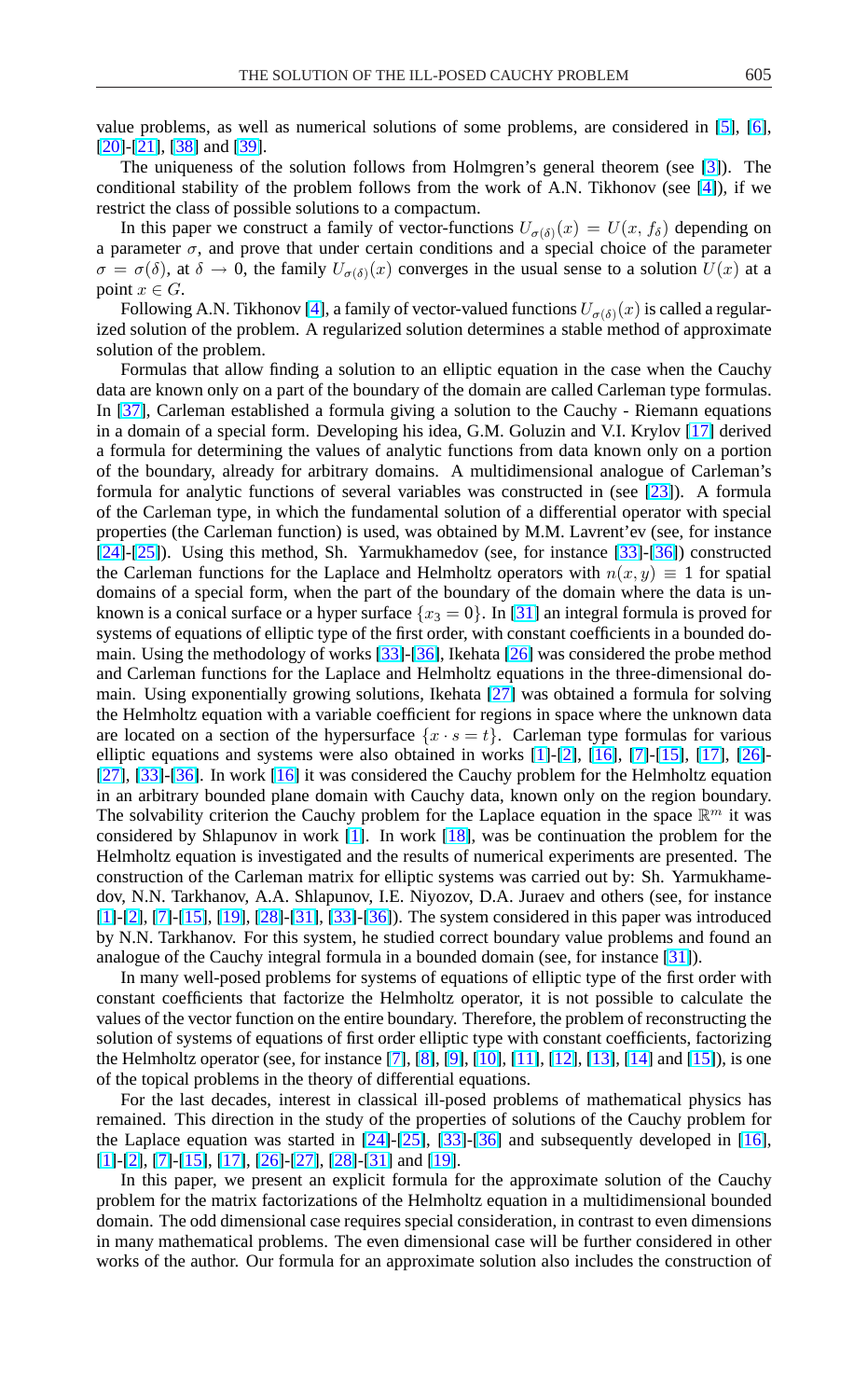a family of fundamental solutions for the Helmholtz operator a multidimensional bounded domain. This family is parametrized by some entire function  $K(w)$ , the choice of which depends on the dimension of the space. This motivates a separate study of regularization formulas in odd dimensional spatial domains.

Let  $\mathbb{R}^m$ ,  $(m = 2k + 1, k \ge 1)$  be the m-dimensional real Euclidean space,

$$
x = (x_1, \dots, x_m) \in \mathbb{R}^m, \quad y = (y_1, \dots, y_m) \in \mathbb{R}^m,
$$
  

$$
x' = (x_1, \dots, x_{m-1}) \in \mathbb{R}^{m-1}, \quad y' = (y_1, \dots, y_{m-1}) \in \mathbb{R}^{m-1}.
$$

We introduce the following notation:

$$
r = |y - x|
$$
,  $\alpha = |y' - x'|$ ,  $w = i\sqrt{u^2 + \alpha^2} + y_m$ ,  $u \ge 0$ ,

$$
\frac{\partial}{\partial x} = \left(\frac{\partial}{\partial x_1}, \dots, \frac{\partial}{\partial x_m}\right)^T, \quad \frac{\partial}{\partial x} = \xi^T, \quad \xi^T = \left(\begin{array}{c} \xi_1 \\ \dots \\ \xi_m \end{array}\right) - \text{transposed vector } \xi,
$$

$$
U(x) = (U_1(x), \dots, U_n(x))^T, \quad u^0 = (1, \dots, 1) \in \mathbb{R}^n, \quad n = 2^m, \quad m \ge 3,
$$

$$
E(z) = \begin{vmatrix} z_1 \dots 0 \\ \dots \dots \\ 0 \dots z_n \end{vmatrix} - \text{diagonal matrix}, \quad z = (z_1, \dots, z_n) \in \mathbb{R}^n.
$$

 $G \subset \mathbb{R}^m$  – be a bounded simply-connected domain with piecewise smooth boundary consisting of the plane T:  $y_m = 0$  and of a smooth surface S, lying in the half-space  $y_m > 0$ , i.e.,  $\partial G = S \bigcup T$ .

Let  $D(\xi^T)$ ,  $(n \times n)$  – dimensional matrix with elements consisting of a set of linear functions with constant coefficients of the complex plane for which the following condition is satisfied:

$$
D^*(\xi^T)D(\xi^T) = E((|\xi|^2 + \lambda^2)u^0),
$$

where  $D^*(\xi^T)$  is the Hermitian conjugate matrix  $D(\xi^T)$ ,  $\lambda$  – is a real number.

We consider in the region  $G$  a system of differential equations

$$
D\left(\frac{\partial}{\partial x}\right)U(x) = 0,\t\t(1.1)
$$

where D  $\left(\frac{\partial}{\partial x}\right)$  is the matrix of first-order differential operators.

We denote by  $A(G)$ −the class of vector functions in the domain G continuous on  $\overline{G}$  =  $G \bigcup \partial G$  and satisfying system (1.1).

### **2 Construction of the Carleman matrix and the Cauchy problem**

**Formulation of the problem.** Suppose  $U(y) \in A(G)$  and

$$
U(y)|_S = f(y), \quad y \in S. \tag{2.1}
$$

Here,  $f(y)$  a given continuous vector-function on S. It is required to restore the vector function  $U(y)$  in the domain G, based on it's values  $f(y)$  on S.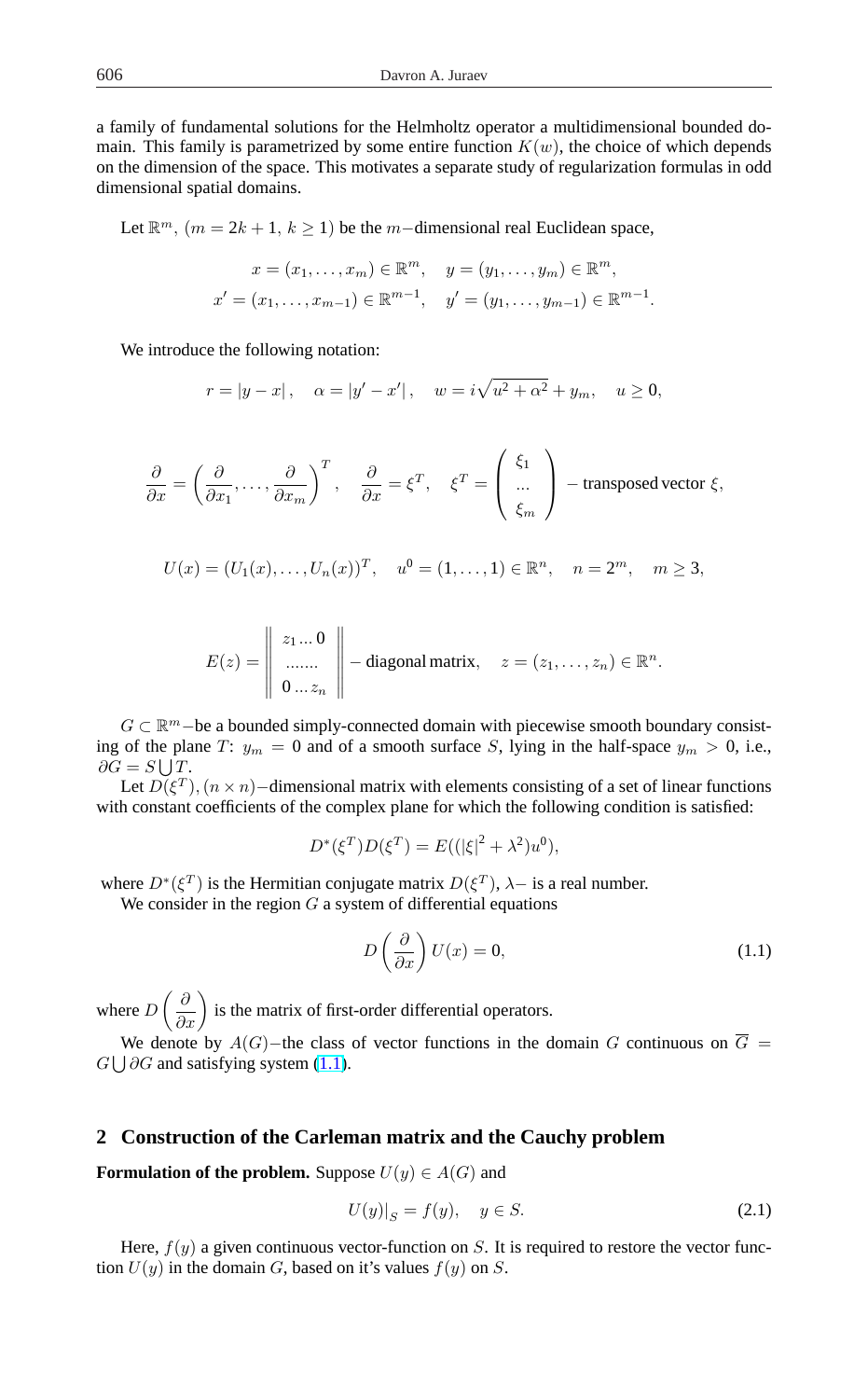<span id="page-3-0"></span>If  $U(y) \in A(G)$ , then the following integral formula of Cauchy type is valid

$$
U(x) = \int_{\partial G} N(y, x; \lambda) U(y) ds_y, \quad x \in G,
$$
\n(2.2)

where

$$
N(y, x; \lambda) = \left( E \left( \varphi_m(\lambda r) u^0 \right) D^* \left( \frac{\partial}{\partial x} \right) \right) D(t^T).
$$

Here  $t = (t_1, \ldots, t_m)$ −is the unit exterior normal, drawn at a point y, the surface  $\partial G$ ,  $\varphi_m(\lambda r)$  – is the fundamental solution of the Helmholtz equation in  $\mathbb{R}^m$ ,  $(m = 2k + 1, k \ge 1)$ , where  $\varphi_m(\lambda r)$  defined by the following formula (see [32]):

$$
\varphi_m(\lambda r) = P_m \lambda^{(m-2)/2} \frac{H_{(m-2)/2}^{(1)}(\lambda r)}{r^{(m-2)/2}},
$$
  
\n
$$
P_m = \frac{1}{2i(2\pi)^{(m-2)/2}}, \quad m = 2k + 1, \quad k \ge 1.
$$
\n(2.3)

We denote by  $K(w)$  is an entire function taking real values for real w,  $(w = u + iv, u, v$ −real numbers) and satisfying the following conditions:

$$
K(u) \neq 0, \quad \sup_{v \ge 1} |v^p K^{(p)}(w)| = B(u, p) < \infty,
$$
\n(2.4)

 $-\infty < u < \infty$ ,  $p = 0, 1, \ldots, m$ .

We define the function  $\Phi(y, x; \lambda)$  at  $y \neq x$  by the following equality

$$
\Phi(y, x; \lambda) = \frac{1}{c_m K(x_m)} \frac{\partial^{k-1}}{\partial s^{k-1}} \int_0^\infty \text{Im} \left[ \frac{K(w)}{w - x_m} \right] \frac{\cos(\lambda u)}{\sqrt{u^2 + \alpha^2}} du,
$$
\n(2.5)

$$
m = 2k + 1, \quad k \ge 1,
$$

where  $c_m = (-1)^k 2^{-k} (2k-1)! (m-2) \pi \omega_m$ ,  $k \ge 1$ ;  $\omega_m$  area of a unit sphere in space  $\mathbb{R}^m$ . In the formula  $(2.5)$ , choosing

$$
K(w) = \exp(\sigma w), \quad K(x_m) = \exp(\sigma x_m), \quad \sigma > 0,
$$
\n(2.6)

we get

$$
\Phi_{\sigma}(y, x; \lambda) = \frac{e^{-\sigma x_m}}{c_m} \frac{\partial^{k-1}}{\partial s^{k-1}} \int_{0}^{\infty} \text{Im}\left[\frac{\exp(\sigma w)}{w - x_m}\right] \frac{\cos(\lambda u)}{\sqrt{u^2 + \alpha^2}} du. \tag{2.7}
$$

The formula (2.2) is true if instead  $\varphi_m(\lambda r)$  of substituting the function

$$
\Phi_{\sigma}(y, x; \lambda) = \varphi_m(\lambda r) + g_{\sigma}(y, x; \lambda), \qquad (2.8)
$$

where  $g_{\sigma}(y, x)$  is the regular solution of the Helmholtz equation with respect to the variable y, including the point  $y = x$ .

Then the integral formula has the form:

$$
U(x) = \int_{\partial G} N_{\sigma}(y, x; \lambda) U(y) ds_y, \quad x \in G,
$$
\n(2.9)

where

$$
N_{\sigma}(y, x; \lambda) = \left( E\left( \Phi_{\sigma}(y, x; \lambda) u^{0} \right) D^{*}\left( \frac{\partial}{\partial x} \right) \right) D(t^{T}).
$$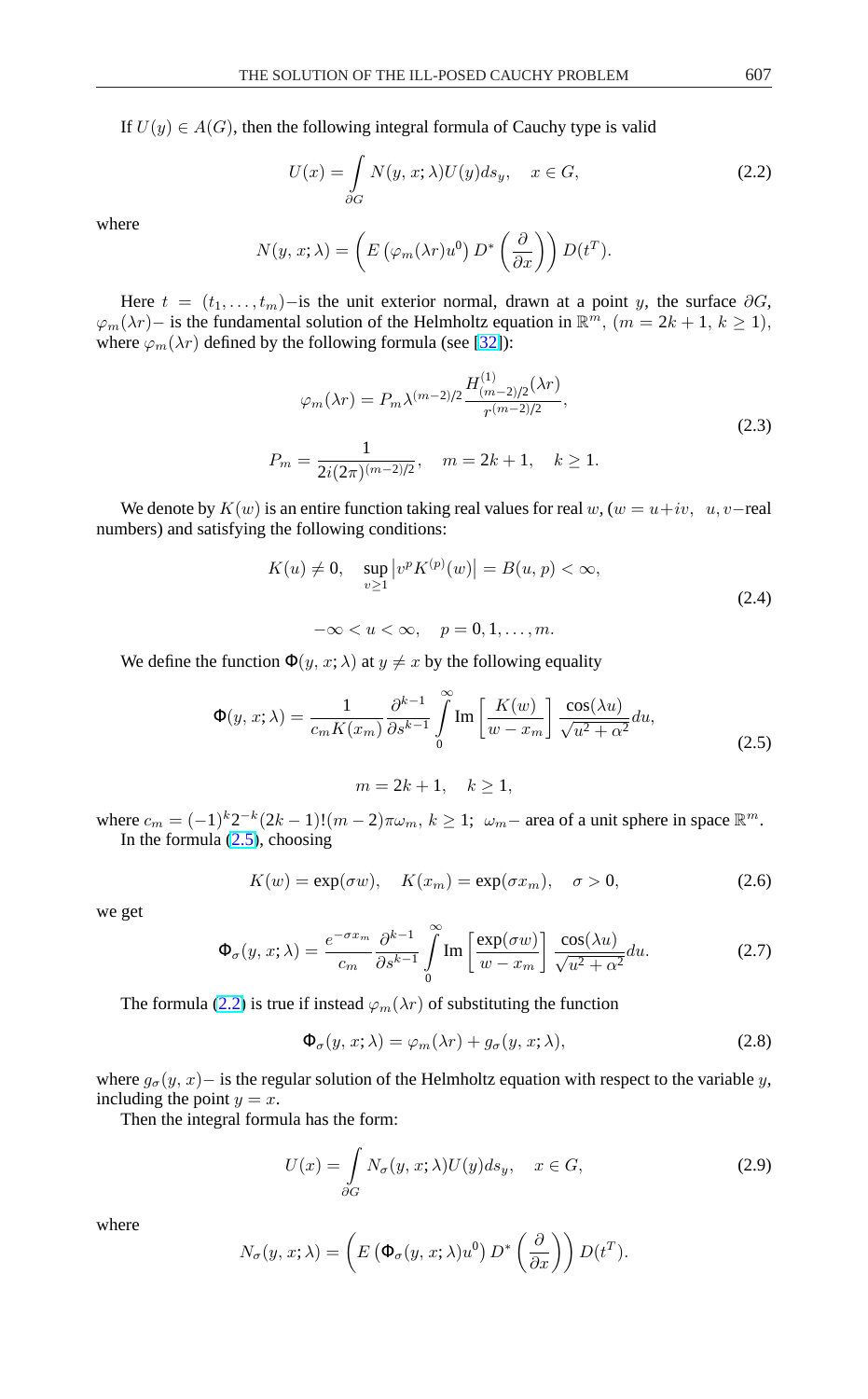# <span id="page-4-0"></span>**3 Estimation of the stability of the solution to the Cauchy problem**

**Theorem 3.1.** *Let*  $U(y) \in A(G)$  *it satisfy the inequality* 

$$
|U(y)| \le 1, \quad y \in T. \tag{3.1}
$$

*If*

$$
U_{\sigma}(x) = \int_{S} N_{\sigma}(y, x; \lambda) U(y) ds_{y}, \quad x \in G,
$$
\n(3.2)

*then the following estimate is true*

$$
|U(x) - U_{\sigma}(x)| \le C(x)\sigma^{k+1}e^{-\sigma x_m}, \quad \sigma > 1, \quad x \in G. \tag{3.3}
$$

Here and below functions bounded on compact subsets of the domain  $G$ , we denote by  $C(x)$ . *Proof.* Using the integral formula (2.9) and the equality (3.2), we obtain

$$
U(x) = \int_{S} N_{\sigma}(y, x; \lambda)U(y)ds_{y} + \int_{T} N_{\sigma}(y, x; \lambda)U(y)ds_{y} =
$$
  
=  $U_{\sigma}(x) + \int_{T} N_{\sigma}(y, x; \lambda)U(y)ds_{y}, \quad x \in G.$ 

Taking into account the inequality  $(3.1)$ , we estimate the following

$$
|U(x) - U_{\sigma}(x)| \le \left| \int_{T} N_{\sigma}(y, x; \lambda) U(y) ds_{y} \right| \le
$$
\n
$$
\le \int_{T} |N_{\sigma}(y, x; \lambda)| |U(y)| ds_{y} \le \int_{T} |N_{\sigma}(y, x; \lambda)| ds_{y}, \quad x \in G.
$$
\n(3.4)

To do this, we estimate the integrals | T  $|\Phi_{\sigma}(y,x;\lambda)| ds_y,$ T ¯ ¯ ¯  $\partial \Phi_{\sigma}(y, x; \lambda)$  $\partial y_j$  $\Big| \, ds_y, \ \big( j \ =$  $1, 2, ..., m - 1)$  and  $\overline{a}$   $\overline{a}$   $\overline{a}$   $\overline{a}$   $\overline{a}$   $\overline{a}$   $\overline{a}$   $\overline{a}$   $\overline{a}$   $\overline{a}$   $\overline{a}$   $\overline{a}$   $\overline{a}$   $\overline{a}$   $\overline{a}$   $\overline{a}$   $\overline{a}$   $\overline{a}$   $\overline{a}$   $\overline{a}$   $\overline{a}$   $\overline{a}$   $\overline{a}$   $\overline{a}$   $\overline{$  $\begin{array}{|c|c|} \hline \multicolumn{1}{|}{\textbf{}} & \multicolumn{1}{|}{\textbf{}} \\ \hline \multicolumn{1}{|}{\textbf{}} & \multicolumn{1}{|}{\textbf{}} \\ \hline \multicolumn{1}{|}{\textbf{}} & \multicolumn{1}{|}{\textbf{}} \\ \hline \multicolumn{1}{|}{\textbf{}} & \multicolumn{1}{|}{\textbf{}} \\ \hline \multicolumn{1}{|}{\textbf{}} & \multicolumn{1}{|}{\textbf{}} \\ \hline \multicolumn{1}{|}{\textbf{}} & \multicolumn{1}{|}{\textbf{}} \\ \hline \multicolumn{1}{|$  $\partial \Phi_{\sigma}(y, x; \lambda)$  $\partial y_m$  $ds_y$  on the part T of the plane  $y_m = 0$ .

T Separating the imaginary part of  $(2.7)$ , we obtain

$$
\Phi_{\sigma}(y, x; \lambda) = \frac{e^{\sigma(y_m - x_m)}}{c_m} \left[ \frac{\partial^{k-1}}{\partial s^{k-1}} \int_{0}^{\infty} -\frac{\cos \sigma \sqrt{u^2 + \alpha^2}}{u^2 + r^2} \cos(\lambda u) du + \frac{\partial^{k-1}}{\partial s^{k-1}} \int_{0}^{\infty} \frac{(y_m - x_m) \sin \sigma \sqrt{u^2 + \alpha^2}}{u^2 + r^2} \frac{\cos(\lambda u)}{\sqrt{u^2 + \alpha^2}} du \right], \quad x_m > 0.
$$
\n(3.5)

Taking into account equality  $(3.5)$ , we have

$$
\int_{T} |\Phi_{\sigma}(y, x; \lambda)| ds_y \le C(x)\sigma^{k+1} e^{-\sigma x_m}, \quad \sigma > 1, \quad x \in G,
$$
\n(3.6)

To estimate the second integral, we use the equality

$$
\frac{\partial \Phi_{\sigma}(y, x; \lambda)}{\partial y_{j}} = \frac{\partial \Phi_{\sigma}(y, x; \lambda)}{\partial s} \frac{\partial s}{\partial y_{j}} = 2(y_{j} - x_{j}) \frac{\partial \Phi_{\sigma}(y, x; \lambda)}{\partial s},
$$
\n
$$
s = \alpha^{2}, \quad j = 1, 2, ..., m - 1.
$$
\n(3.7)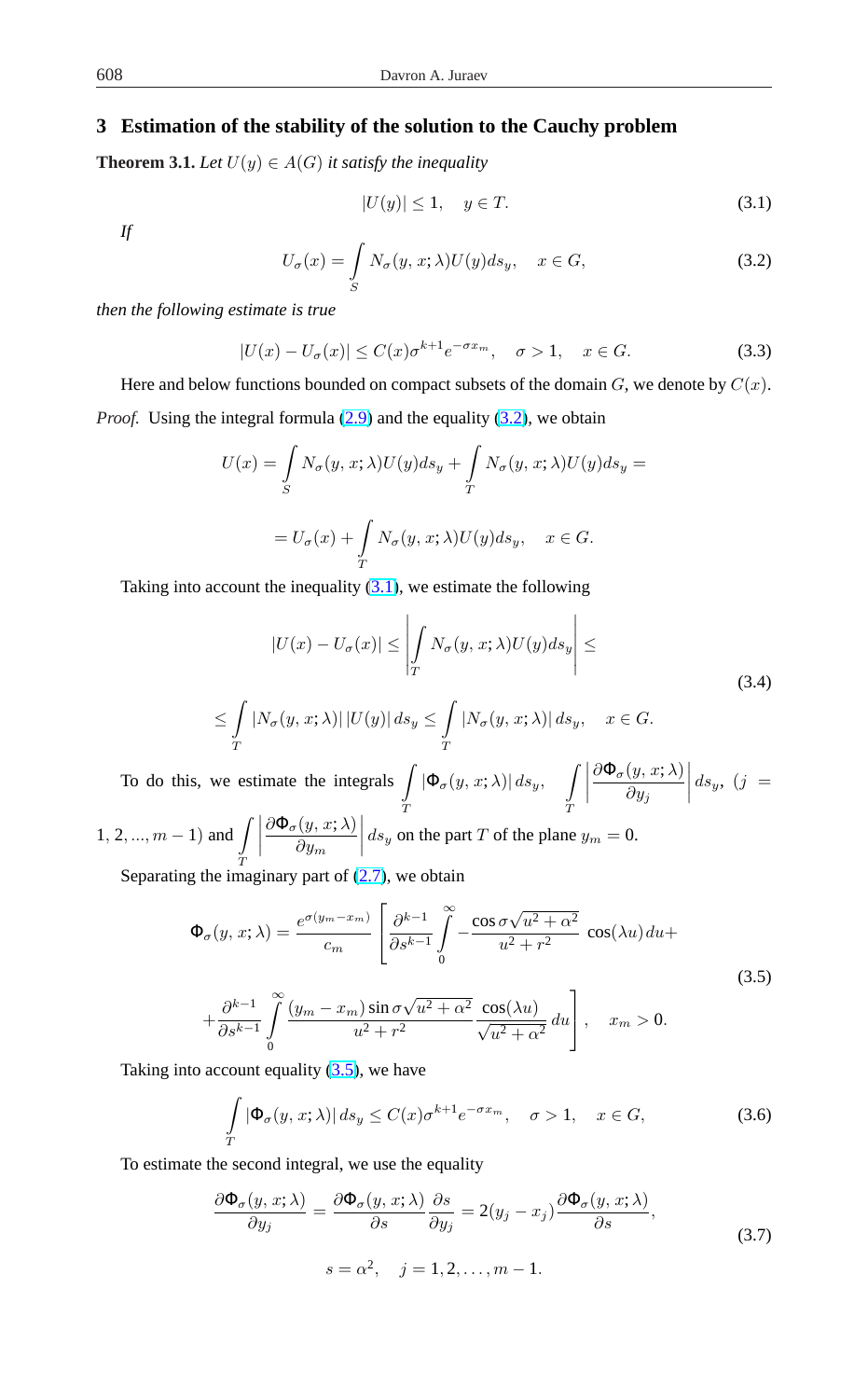Given equality  $(3.5)$  and equality  $(3.7)$ , we obtain

$$
\int_{T} \left| \frac{\partial \Phi_{\sigma}(y, x; \lambda)}{\partial y_{j}} \right| ds_{y} \le C(x) \sigma^{k+1} e^{-\sigma x_{m}}, \quad \sigma > 1, \quad x \in G.
$$
\n(3.8)

Now, we estimate the integral  $\overline{\phantom{a}}$ T ¯ ¯ ¯ ¯  $\partial \Phi_{\sigma}(y, x; \lambda)$  $\partial y_m$  $\Big| ds_y.$ 

Taking into account equality  $(3.5)$ , we obtain

$$
\int_{T} \left| \frac{\partial \Phi_{\sigma}(y, x; \lambda)}{\partial y_{m}} \right| ds_{y} \le C(x) \sigma^{k+1} e^{-\sigma x_{m}}, \quad \sigma > 1, \quad x \in G,
$$
\n(3.9)

From inequalities  $(3.6)$ ,  $(3.8)$  and  $(3.9)$ , we obtain an estimate  $(3.3)$ . **Theorem 3.1 is proved.**

**Corollary 3.2.** *The li[mitin](#page-4-0)g equality*

$$
\lim_{\sigma \to \infty} U_{\sigma}(x) = U(x),
$$

*holds uniformly on each compact set from the domain* G

**Theorem 3.3.** *Let*  $U(y) \in A(G)$  *satisfy condition* (3.1), and on a smooth surface S the inequality

$$
|U(y)| \le \delta, \quad 0 < \delta < e^{-\sigma \bar{y}_m},\tag{3.10}
$$

 $where \bar{y}_m = \max_{y \in S} y_m.$ 

*Then the following estimate is true*

$$
|U(x)| \le C(x)\sigma^{k+1}\delta^{\frac{x_m}{y_m}}, \quad \sigma > 1, \quad x \in G. \tag{3.11}
$$

*Proof.* Using the integral formula  $(2.9)$ , we have

$$
U(x) = \int_{S} N_{\sigma}(y, x; \lambda) U(y) ds_y + \int_{T} N_{\sigma}(y, x; \lambda) U(y) ds_y, \quad x \in G.
$$

We estimate the following

$$
|U(x)| \le \left| \int_{S} N_{\sigma}(y, x; \lambda) U(y) ds_y \right| + \left| \int_{T} N_{\sigma}(y, x; \lambda) U(y) ds_y \right|, \quad x \in G.
$$
 (3.12)

Given inequality (3.10), we estimate the first integral of inequality (3.12).

$$
\left| \int_{S} N_{\sigma}(y, x; \lambda) U(y) ds_{y} \right| \leq \int_{S} |N_{\sigma}(y, x; \lambda)| |U(y)| ds_{y} \leq
$$
\n
$$
\leq \delta \int_{S} |N_{\sigma}(y, x; \lambda)| ds_{y}, \quad x \in G.
$$
\n(3.13)

To do this, we estimate the integrals | S  $|\Phi_{\sigma}(y,x;\lambda)| ds_y,$ S ¯ ¯ ¯ ¯  $\partial \Phi_{\sigma}(y, x; \lambda)$  $\partial y_j$  $\Big| ds_y, (j =$  $1, 2, \ldots, m - 1)$  and S ¯ ¯ ¯ ¯  $\partial \Phi_{\sigma}(y, x; \lambda)$  $\partial y_m$  $\left| \frac{S}{ds_y} \right|$  on a smooth surface S.

 $\Box$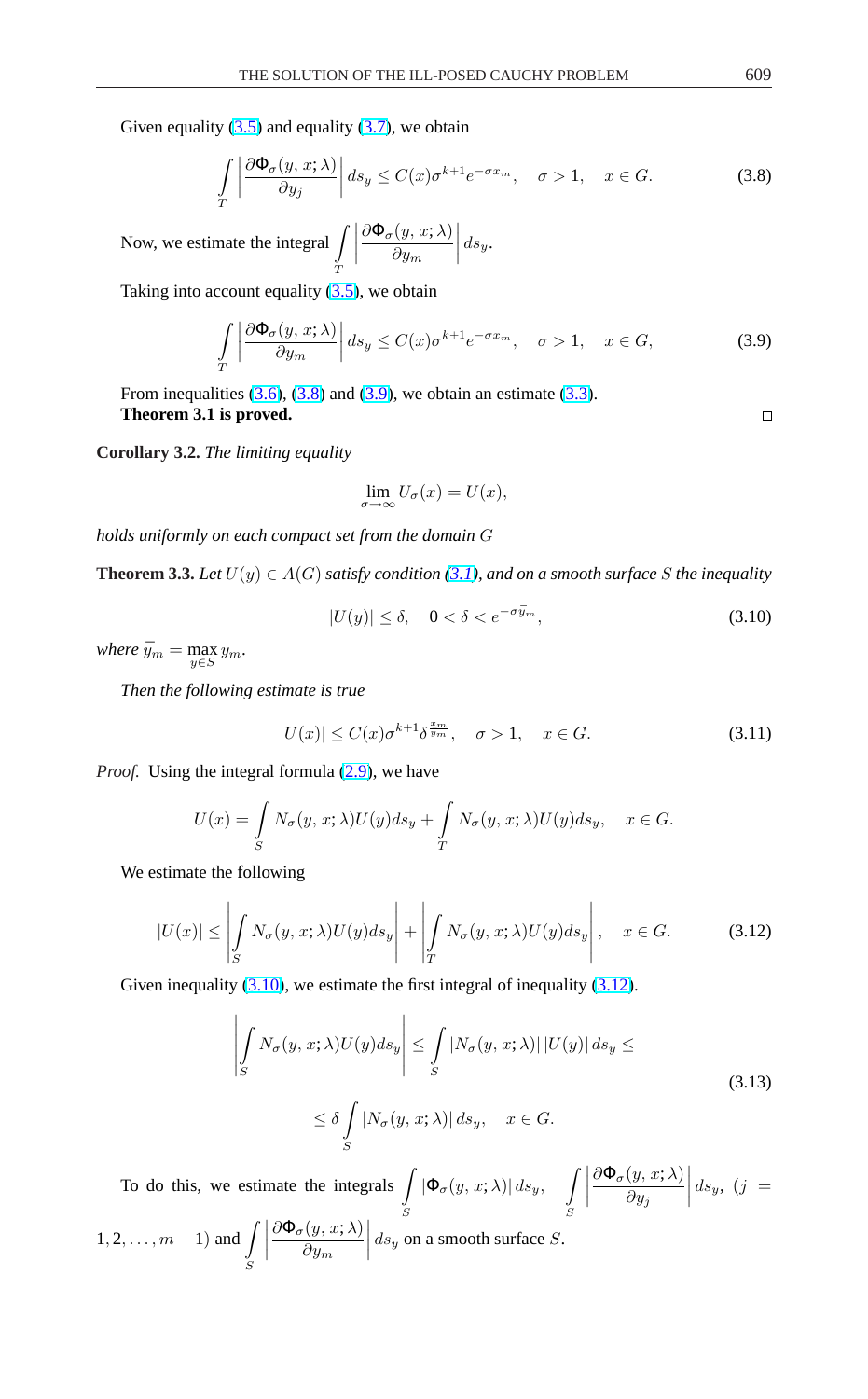<span id="page-6-0"></span>Taking into account equality  $(3.5)$ , we have

$$
\int_{S} |\Phi_{\sigma}(y, x; \lambda)| ds_{y} \le C(x) \sigma^{k+1} e^{\sigma(y_{m} - x_{m})}, \quad \sigma > 1, \quad x \in G.
$$
 (3.14)

To estimate the second integral, using equalities  $(3.5)$  and  $(3.7)$ , we obtain

$$
\int_{S} \left| \frac{\partial \Phi_{\sigma}(y, x; \lambda)}{\partial y_{j}} \right| ds_{y} \le C(x) \sigma^{k+1} e^{\sigma(y_{m} - x_{m})}, \quad \sigma > 1, \quad x \in G,
$$
\n(3.15)

To estimate the integral  $\overline{\phantom{a}}$ S ¯ ¯ ¯ ¯  $\partial \Phi_{\sigma}(y, x; \lambda)$  $\partial y_m$  $\left| ds_y$ , using equality (3.5), we obtain

$$
\int_{S} \left| \frac{\partial \Phi_{\sigma}(y, x; \lambda)}{\partial y_{m}} \right| ds_{y} \le C(x) \sigma^{k+1} e^{\sigma(y_{m} - x_{m})}, \quad \sigma > 1, \quad x \in G.
$$
 (3.16)

From  $(3.14) - (3.16)$ , we obtain

$$
\left| \int_{S} N_{\sigma}(y, x; \lambda) U(y) ds_{y} \right| \leq C(x) \sigma^{k+1} \delta e^{\sigma(y_m - x_m)}, \quad \sigma > 1, \quad x \in G. \tag{3.17}
$$

The following is known

$$
\left| \int_{T} N_{\sigma}(y, x; \lambda) U(y) ds_{y} \right| \leq C(x) \sigma^{k+1} e^{-\sigma x_{m}}, \quad \sigma > 1, \quad x \in G.
$$
 (3.18)

Now taking into account  $(3.17)$  -  $(3.18)$ , we have

$$
|U(x)| \le \frac{C(x)\sigma^{k+1}}{2} (\delta e^{\sigma \bar{y}_m} + 1)e^{-\sigma x_m}, \quad \sigma > 1, \quad x \in G. \tag{3.19}
$$

Choosing  $\sigma$  from the equality

$$
\sigma = \frac{1}{\bar{y}_m} \ln \frac{1}{\delta},\tag{3.20}
$$

 $\Box$ 

we obtain an estimate  $(3.11)$ .

**Theorem 3.3 is proved.**

Let  $U(y) \in A(G)$  and instead  $U(y)$  on S with its approximation  $f_{\delta}(y)$  are given, respectively, with an error  $0 < \delta < e^{-\sigma \bar{y}_m}$ ,

$$
\max_{S} |U(y) - f_{\delta}(y)| \le \delta. \tag{3.21}
$$

We put

$$
U_{\sigma(\delta)}(x) = \int_{S} N_{\sigma}(y, x; \lambda) f_{\delta}(y) ds_{y}, \quad x \in G.
$$
 (3.22)

The following is true

**Theorem 3.4.** *Let*  $U(y) \in A(G)$  *on the part of the plane*  $y_m = 0$  *satisfy condition (3.1). Then the following estimate is true*

$$
\left|U(x) - U_{\sigma(\delta)}(x)\right| \le C(x)\sigma^{k+1}\delta^{\frac{x_m}{\tilde{y}_m}}, \quad \sigma > 1, \quad x \in G. \tag{3.23}
$$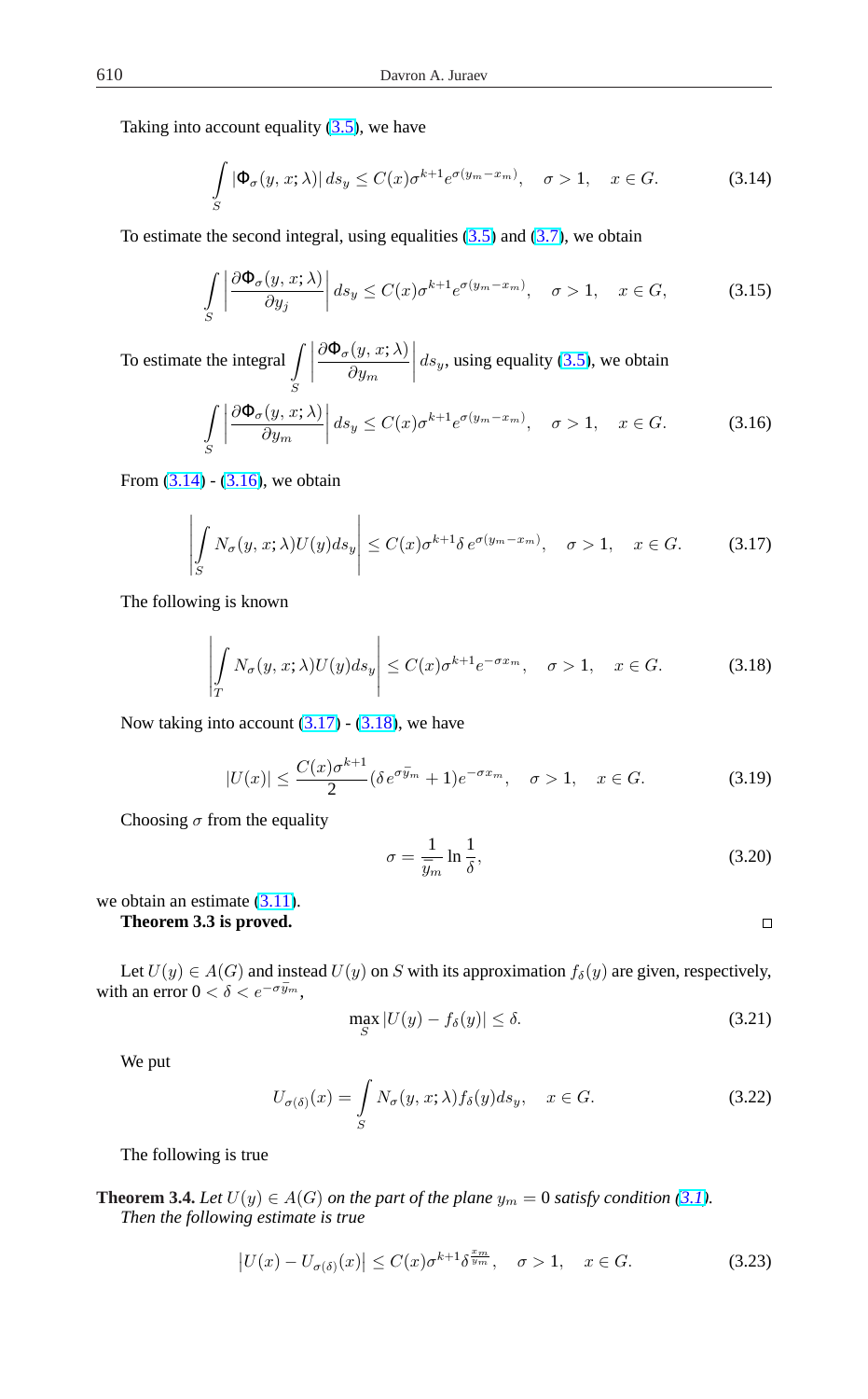*Proof.* From the integral formulas (2.9) and (3.22), we have

$$
U(x) - U_{\sigma(\delta)}(x) = \int_{\partial G} N_{\sigma}(y, x; \lambda)U(y)ds_y - \int_{S} N_{\sigma}(y, x; \lambda)f_{\delta}(y)ds_y =
$$
  

$$
= \int_{S} N_{\sigma}(y, x; \lambda)U(y)ds_y + \int_{T} N_{\sigma}(y, x; \lambda)U(y)ds_y - \int_{S} N_{\sigma}(y, x; \lambda)f_{\delta}(y)ds_y =
$$
  

$$
= \int_{S} N_{\sigma}(y, x; \lambda) \{U(y) - f_{\delta}(y)\} ds_y + \int_{T} N_{\sigma}(y, x; \lambda)U(y)ds_y.
$$

Using conditions  $(3.1)$  and  $(3.21)$ , we estimate the following:

$$
\begin{aligned}\n|U(x) - U_{\sigma(\delta)}(x)| &= \left| \int_{S} N_{\sigma}(y, x; \lambda) \{ U(y) - f_{\delta}(y) \} ds_y \right| + \\
&+ \left| \int_{T} N_{\sigma}(y, x; \lambda) U(y) ds_y \right| \le \int_{S} |N_{\sigma}(y, x; \lambda)| |\{ U(y) - f_{\delta}(y) \}| ds_y + \\
&+ \int_{T} |N_{\sigma}(y, x; \lambda)| |U(y)| ds_y \le \delta \int_{S} |N_{\sigma}(y, x; \lambda)| ds_y + \int_{T} |N_{\sigma}(y, x; \lambda)| ds_y.\n\end{aligned}
$$

Now, repeating the proof of Theorems 3.2 and 3.3, we obtain

$$
\left|U(x) - U_{\sigma(\delta)}(x)\right| \le \frac{C(\lambda, x)\sigma^{k+1}}{2} (\delta e^{\sigma \bar{y}_m} + 1)e^{-\sigma x_m}.
$$

From here, choosing  $\sigma$  from equality (3.20), we obtain an estimate (3.23). **Theorem 3.4 is proved.**

**Corollary 3.5.** *The limit equality*

$$
\lim_{\delta \to 0} U_{\sigma(\delta)}(x) = U(x),
$$

*holds uniformly on every compact set from the domain* G*.*

### **4 Conclusion**

The article obtained the following results:

Using the Carleman function, a formula is obtained for the continuation of the solution of linear elliptic systems of the first order with constant coefficients in a spatial bounded domain  $\mathbb{R}^m$ ,  $(m = 2k + 1, k \ge 1)$ . The resulting formula is an analogue of the classical formula of B. Riemann, W. Voltaire and J. Hadamard, which they constructed to solve the Cauchy problem in the theory of hyperbolic equations. An estimate of the stability of the solution of the Cauchy problem in the classical sense for matrix factorizations of the Helmholtz equation is given. The problem it is considered when, instead of the exact data of the Cauchy problem, their approximations with a given deviation in the uniform metric are given and under the assumption that the solution of the Cauchy problem is bounded on part  $T$ , of the boundary of the domain  $G$ , an explicit regularization formula is obtained.

Thus, functional  $U_{\sigma(\delta)}(x)$  determines the regularization of the solution of problem (1.1) - $(2.1).$ 

 $\Box$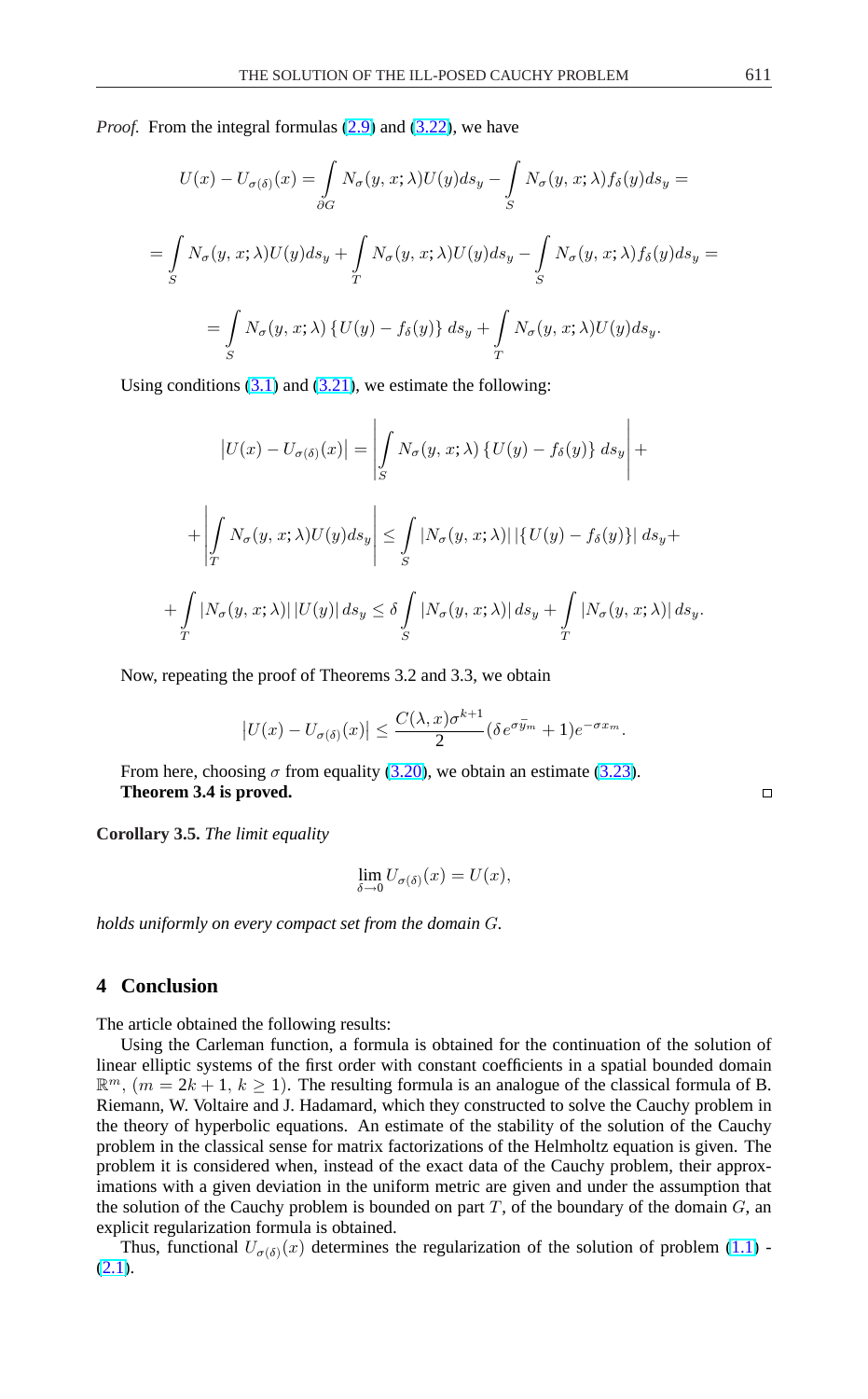### <span id="page-8-0"></span>**Acknowledgment**

In conclusion, the author expresses his sincere gratitude to Professor of the University of Potsdam, Institute of Mathematics, Doctor of Physical and Mathematical Sciences, Professor N.N. Tarkhanov, as well as the editor and reviewers for helpful comments.

### **References**

- [1] A.A. Shlapunov, On the Cauchy problem for the Laplace equation, *Siberian Mathematical Journal*, **43:4**, 953–963 (1992).
- [2] A.A. Shlapunov, Boundary problems for Helmholtz equation and the Cauchy problem for Dirac operators, *Journal of Siberian Federal University, Mathematics* & *Physics*, **4:2**, 217–228 (2011).
- [3] A. Bers, F. John, M. Shekhter, *Partial Differential Equations*, Mir, Moscow, (1966).
- [4] A.N. Tikhonov, On the solution of ill-posed problems and the method of regularization, *Reports of the USSR Academy of Sciences*, **151:3**, 501–504 (1963).
- [5] A. Shokri, M.M. Khalsaraei, S. Noeiaghdam, D.A. Juraev, A new divided difference interpolation method for two-variable functions, *Global and Stochastic Analysis*, **9:2**, 1–8 (2022).
- [6] A.T. Ramazanova, Necessary conditions for the existence of a saddle point in one optimal control problem for systems of hyperbolic equations, *European Journal of Pure and Applied Mathematics*, **14:4**, 1402– 1414 (2021).
- [7] D.A. Juraev, The Cauchy problem for matrix factorizations of the Helmholtz equation in an unbounded domain, Siberian Electronic Mathematical Reports, **14**, 752–764 (2017).
- [8] D.A. Juraev, On the Cauchy problem for matrix factorizations of the Helmholtz equation in a bounded domain, *Siberian Electronic Mathematical Reports*, **15**, 11–20 (2018).
- [9] D.A. Zhuraev, Cauchy problem for matrix factorizations of the Helmholtz equation, *Ukrainian Mathematical Journal*, **69:10**, 1583–1592 (2018).
- [10] D.A. Juraev, On the Cauchy problem for matrix factorizations of the Helmholtz equation in an unbounded domain in R 2 , *Siberian Electronic Mathematical Reports*, **15**, 1865–1877 (2018).
- [11] D.A. Juraev, S. Noeiaghdam, Regularization of the ill-posed Cauchy problem for matrix factorizations of the Helmholtz equation on the plane, *Axioms*, **10:2**, 1–14 (2021).
- [12] D.A. Juraev, Solution of the ill-posed Cauchy problem for matrix factorizations of the Helmholtz equation on the plane, *Global and Stochastic Analysis*, **8:3**, 1–17 (2021).
- [13] D.A. Juraev, S. Noeiaghdam, Modern problems of mathematical physics and their applications, *Axioms*, bf 11:2, 1–6 (2022).
- [14] D.A. Juraev, S. Noeiaghdam, *Modern problems of mathematical physics and their applications*, MDPI, Axioms, Basel, Switzerland, (2022).
- [15] D.A. Juraev, On the solution of the Cauchy problem for matrix factorizations of the Helmholtz equation in a multidimensional spatial domain, *Global and Stochastic Analysis*, **9:2**, 1–17 (2022).
- [16] E.V. Arbuzov, A.L. Bukhgeim, The Carleman formula for the Helmholtz equation, *Siberian Mathematical Journal*, **47:3**, 518–526 (1979).
- [17] G.M. Goluzin, V.M. Krylov, The generalized Carleman formula and its application to the analytic continuation of functions, *Sbornik: Mathematics*, **40:2**, 144–149 (1993).
- [18] I.E. Kabanikhin, Y.S. Gasimov, D.B. Nurseitov, M.A. Shishlenin, B.B. Sholpanbaev, S. Kasemov, Regularization of the continuation problem for elliptic equation, *Journal of Inverse and Ill-Posed Problems* **21:6**, 871–874 (2013).
- [19] I.E. Niyozov, On the continuation of the solution of systems of equations of the theory of elasticity, *Uzbek Mathematical Journal*, **3**, 95–105 (2015).
- [20] J. Bulnes, An unusual quantum entanglement consistent with Schrödinger's equation, *Global and Stochastic Analysis*, **9:2**, 1–9 (2022).
- [21] J. Bulnes, Solving the heat equation by solving an integro-differential equation, *Global and Stochastic Analysis*, **9:2**, 1–9 (2022).
- [22] J. Hadamard, *The Cauchy problem for linear partial differential equations of hyperbolic type*, Nauka, Moscow (1978).
- [23] L.A. Aizenberg, *Carleman's formulas in complex analysis*, Nauka, Novosibirsk 1990.
- [24] M.M. Lavrent'ev, On the Cauchy problem for second-order linear elliptic equations, *Reports of the USSR Academy of Sciences*, **112:2**, 195–197 (1957).